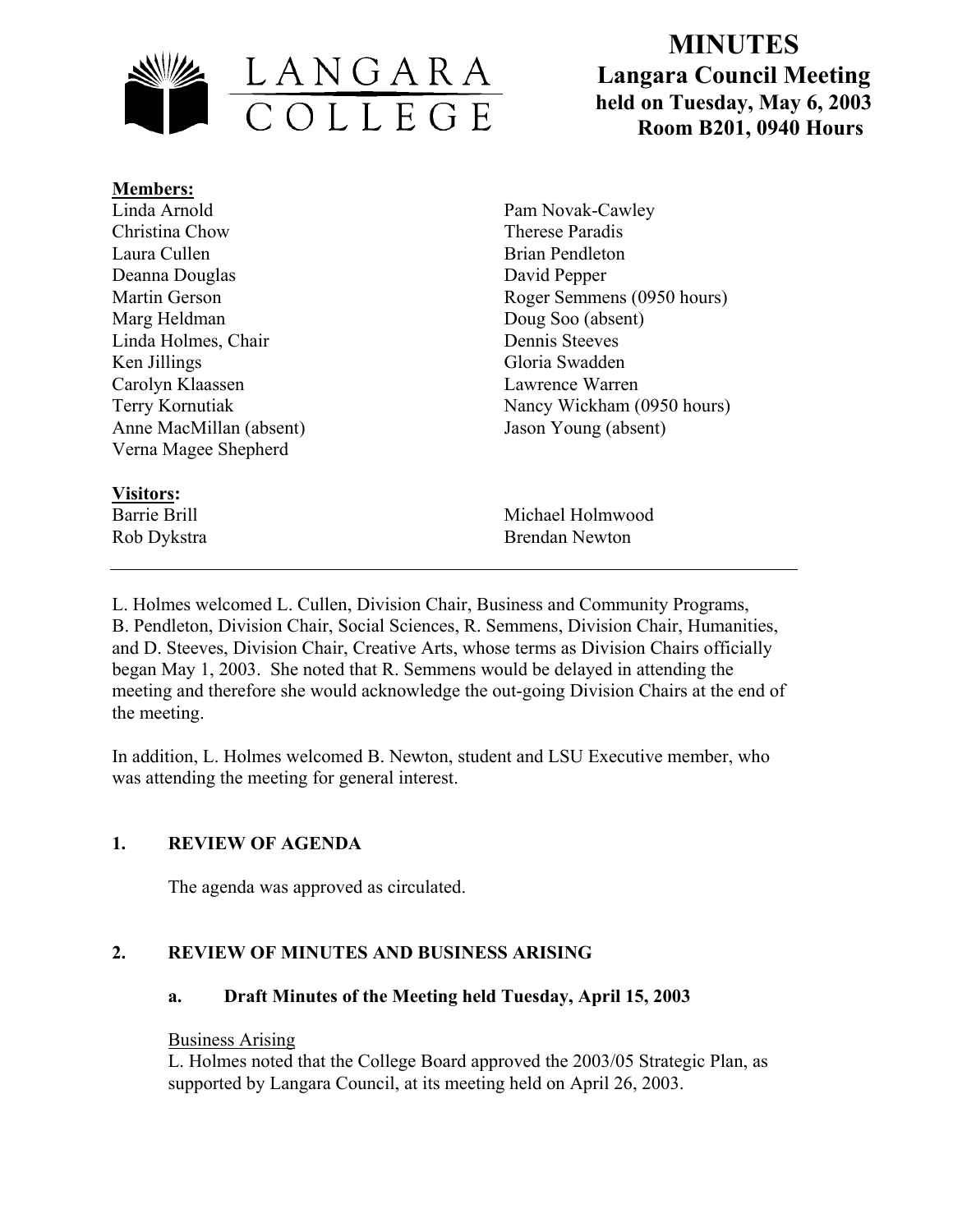She further noted that the approved Strategic Plan was distributed at the All-College Forum held April 30, 2003 and has also been posted on the web.

L. Holmes described the next steps for implementation of the Strategic Plan, noting that the Executive members are developing a project description for its implementation in each of their respective areas, including a timeline, for her review in the first week of June.

With respect to the draft policies on Bursaries and Scholarships, L. Holmes reported that the Executive members have discussed the issue of length of time a student will be permitted to be registered without paying fees and have reviewed data from other postsecondary institutions. Information still needs to be compiled and reviewed regarding refund policies at other institutions before a recommendation can be made.

L. Holmes noted that she has received many positive comments on the All-College Forum held April 30, 2003and is awaiting a summary of the evaluation forms which were completed by participants at the end of the forum.

It was moved by D. Steeves; seconded by P. Novak-Cawley  **THAT the minutes of the Langara Council meeting held on April 15, 2003, be approved.** 

*Carried. Carried.* 

# **3. ACTION ITEMS**

Nil.

# **4. INFORMATION ITEMS**

# **a. Registration 200320 - Update**

T. Paradis distributed a document on registration statistics for the 200320 term as compared to the 200220 term.

M. Gerson reported that 51 additional sections have been added over last year, and noted the number represents more than 51 work units because some of the sections are in the areas of sciences and CIS. It was also noted that International Education student numbers are up considerably, by approximately 12 work units, or 11 sections.

T. Paradis noted that the Admissions and Registration Committee would be discussing the possibility of moving to an earlier registration date for the summer 2004 term, specifically, to start registration at the end of the third month of the previous semester for the next semester. This would allow for quicker reaction to the demand for courses if there are the resources to do so.

In reviewing the statistics provided, L. Holmes noted that the 2,100 new seats that were added were primarly filled by returning students as compared to new students, with about